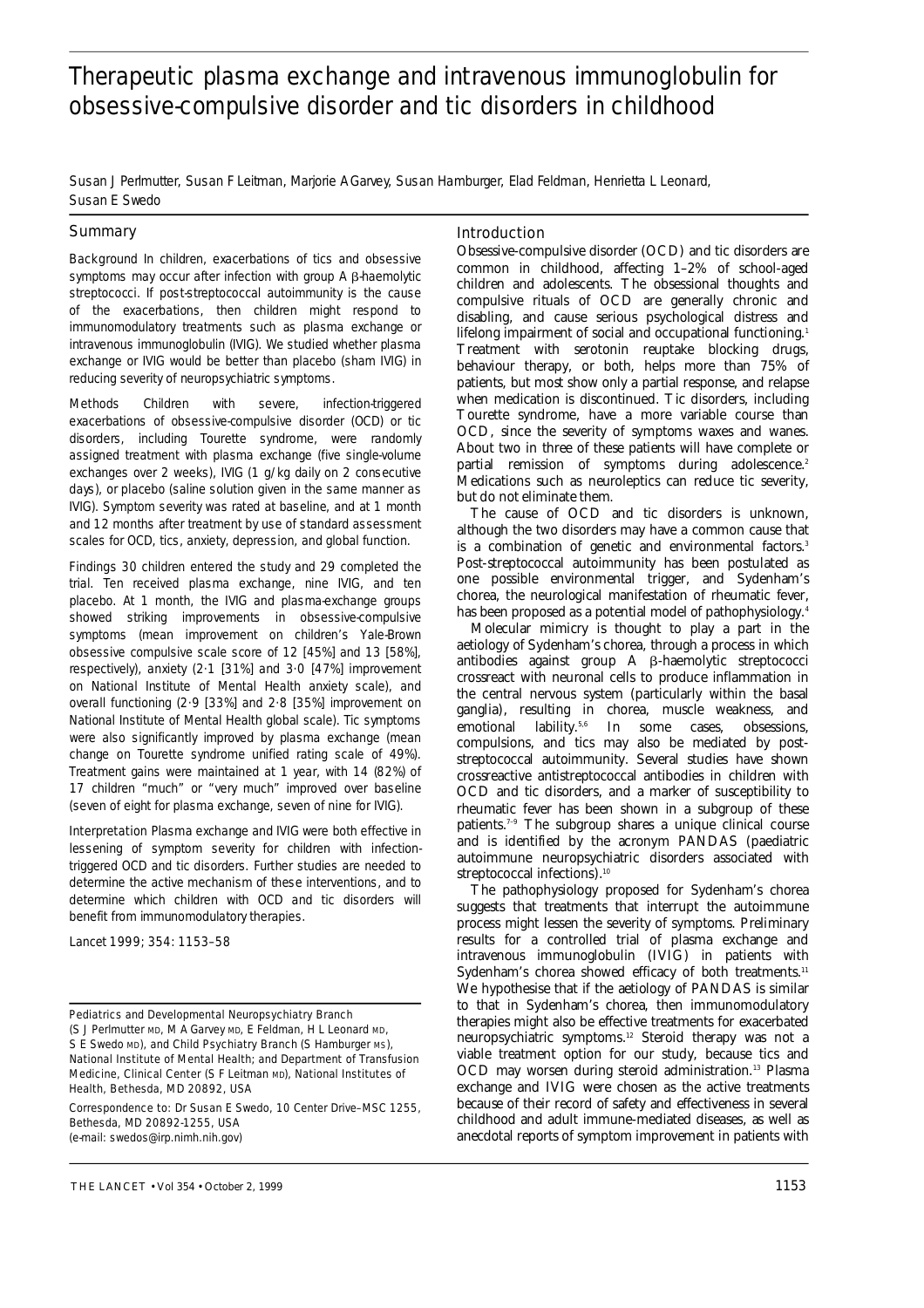

Figure 1: Trial profile

infection-triggered exacerbations of OCD.<sup>12,14-16</sup> We aimed to show whether plasma exchange and IVIG would be better than placebo in decreasing neuropsychiatric symptoms in children with infection-triggered exacerbations of OCD and tic disorders.

## Patients and methods

## *Patients*

Children aged 5–14 years were recruited nationwide over 4 years via letters to paediatricians, neurologists, and psychiatrists. Referrals were screened by telephone interview to assess study eligibility. Those parents who were interested in the treatment protocol and whose children fitted our criteria were assessed at the National Institute of Mental Health outpatient clinic. Eligibility criteria were: a tic disorder, obsessive compulsive disorder, or both, that met definitions in the Diagnostic and Statistical Manual of Mental Disorders;<sup>17</sup> onset of neuropsychiatric signs and symptoms before puberty; a history of sudden onset of signs and symptoms, or an episodic course characterised by abrupt exacerbations and periods of partial or complete remission; evidence of and association between streptococcal infection and onset or exacerbation of signs and symptoms (requirements for the PANDAS subgroup);<sup>10</sup> and current exacerbation severe enough to cause significant distress and interfere with the child's social functioning in at least two spheres (home, school, social relations).

Children were excluded from the study if they had a history of Sydenham's chorea or rheumatic fever, autism, schizophrenia or other psychotic disorder, a neurological disorder other than a tic disorder, an autoimmune disorder, or other medical illness. Immunoglobulin concentrations were measured and children were excluded from the study if they had IgA deficiency (a contraindication to IVIG administration).<sup>18</sup>

At initial assessment, most children were taking neuropsychotropic medications, including serotonin reuptake inhibitors for OCD symptoms, and clonidine or neuroleptic medications for tics. These medications were continued at constant dose for 1 month, after which time dose could be adjusted as needed by each child's physician. Oral penicillin or erythromycin was given during follow-up according to American Heart Association guidelines for prophylaxis against rheumatic fever, to protect against streptococcal infections.

The study protocol was approved by the institutional review board at the National Institute of Mental Health, Bethesda, MD, USA. Each parent and child gave consent or assent, respectively, for the investigation.

## *Study design*

Children who met criteria for study entry underwent baseline medical, neurological, and psychiatric assessment. This assessment included a structured psychiatric interview,<sup>19</sup> echocardiography, and laboratory studies, including antistreptolysin-O test, antistreptococcal deoxyribonucleic B titres, and throat culture. We measured severity of neuropsychiatric signs and symptoms with the Tourette syndrome unified rating scale,  $20-22$  children's Yale-Brown obsessive compulsive scale,<sup>23</sup> global assessment scale,<sup>24</sup> clinical global impression scales of symptom severity and change,<sup>25</sup> and the National Institute of Mental Health rating scales for global functioning, anxiety, and depression.<sup>26</sup> The latter scales were used as a template for a new measure, the National Institute of Mental Health emotional lability scale, which we used to rate irritability and emotional lability on a scale from 0 (no irritability) to 4 (very irritable, oppositional behaviour daily). The global assessment scale is a global assessment of functioning in which high scores show better psychosocial functioning and low scores show greater impairment. On all the other rating scales, scores decrease as symptoms improve.

After baseline assessment, children were randomly assigned plasma exchange, IVIG, or placebo (saline solution) by randomisation chart. Investigators and study participants were unaware of whether the child received IVIG or placebo, but were aware of who received plasma exchange. Children randomly assigned IVIG or placebo received 1 g/kg IVIG (Gammagard, Hyland Division, Baxter Healthcare, Deerfield, IL, USA) or the same amount of saline solution daily for 2 consecutive days. To maintain double masking, the bottles and tubing were shielded from view, and all patients were treated with diphenhydramine and paracetamol (acetaminophen) to lessen the occurrence of sideeffects (nausea, vomiting, headache), which might have revealed the active treatment.

Plasma exchange was done in the Department of Transfusion Medicine of the National Institute of Health Clinical Center. One plasma volume (45 mL/kg bodyweight) was exchanged in each procedure, and five or six procedures were done, once a day or on alternate days, to complete a course in 10–12 days. Exchanges were done by use of a Spectra apheresis device (Cobe, Lakewood, CO, USA) with citrate anticoagulant (acid citrate dextrose formula A, ratio 13:1). 80% of the replacement fluid was 5% albumin, and the remainder was normal saline. External jugular venous access with a double-lumen central venous catheter was used in seven children; in the other three children, bilateral antecubital veins were used. Symptoms shown during apheresis were recorded as mild, moderate, or severe adverse effects depending on degree of discomfort and ability to continue with the procedure.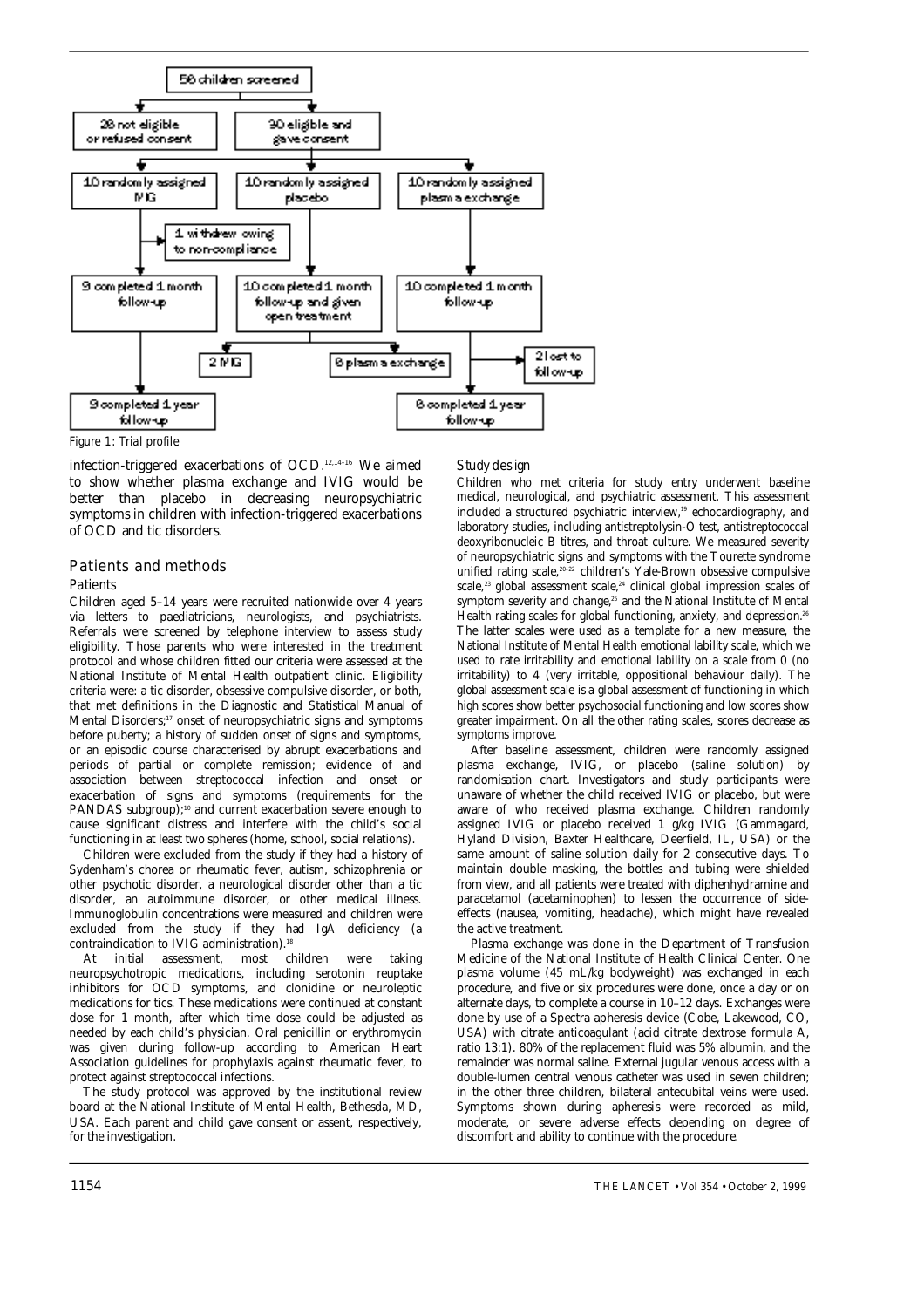| <b>Medication</b>                                   | Plasma exchange<br>$(n=10)$ | $IVIG(n=9)$ | Placebo (n=10) |  |  |
|-----------------------------------------------------|-----------------------------|-------------|----------------|--|--|
| <b>None</b>                                         | 3                           |             | 4              |  |  |
| Serotonin reuptake inhibitor                        | 2                           |             |                |  |  |
| Serotonin reuptake inhibitor<br>plus antidepressant | 0                           |             |                |  |  |
| Neuroleptic                                         |                             |             |                |  |  |
| Neuroleptic plus serotonin<br>uptake inhibitor      | 3                           |             |                |  |  |

Table 1: Medication use at baseline in each study group

Treatment outcome was assessed at 1 month and 1 year after start of therapy. Because of differences in treatment duration (2 days for IVIG, 10–12 days for plasma exchange), the first follow-up assessment was 2–4 weeks after cessation of therapy. This assessment consisted of a standardised neurological examination and the same ratings of symptom severity were used to assess baseline status. After symptom ratings at 1 month were completed, the IVIG/placebo masking was broken. If the child had received placebo and had no improvement in symptoms, open treatment with IVIG or plasmapheresis was offered according to protocol requirements—thus, 1-year follow-up ratings are not available for the placebo group.

#### *Statistical analysis*

To measure differences between groups at baseline and after treatment, we used repeated-measures ANOVA on each of the symptom-severity ratings by use of the SAS statistical programme (version 5). We used Duncan post-hoc analysis to analyse significant findings ( $p \le 0.05$  throughout). Differences in baseline severity and degree of symptom change were assessed by ANOVA,  $\chi^2$  test of homogeneity, or paired *t* test, as appropriate. We used Pearson product-moment correlations to assess relations between baseline variables and outcome measures. Results are presented as mean (SD).

## **Results**

#### *Baseline characteristics*

We screened more than 200 children by telephone; 58 underwent face-to-face screening in our clinic. 28 children did not meet eligibility criteria or were unwilling to participate in the randomised trial. 30 children (19 boys, 11 girls) were enrolled in the study (figure 1). One girl (IVIG group) left the study in the first week because of noncompliance; the other 29 completed the ratings at 1 month (ten plasma exchange, ten placebo, nine IVIG). Two children in the plasma-exchange group were lost to followup (at 4 and 6 months, respectively) before the assessment at 1 year.

At baseline, the three study groups were similar in age, primary diagnosis, duration of exacerbation, use of psychotropic medications, and presence of antistreptococcal titres. There were no differences in mean age at study entry (plasma exchange 10·3 years [SD 2·8]; IVIG 9·1 [2·4];

placebo 9.4  $[2.3]$ ,  $p=0.8$ ), or in the mean duration of acute illness or exacerbation before study entry (plasma exchange 29·1 weeks [49·4]; IVIG 12·3 [6·4]; placebo 10·5 [4·0], p=0·3). Medication use was similar in each group (table 1). The number of children who had started or increased medication dosage less than 2 months before study entry was also similar among the three groups (p=0·8). Treatment groups had similar numbers of children with a primary diagnosis of tic disorder (IVIG, two; placebo, three; plasma exchange, five) or OCD (IVIG, seven; placebo, seven; plasma exchange, five; p=0·3). The plasma exchange and placebo groups each had six children with OCD and tics, two with OCD alone, and two with tics alone. The IVIG group had four children with OCD and tics, and five with OCD alone. At baseline, symptom severity was similar among the three groups for all measures (table 2), except tic severity, which was greatest in the plasma-exchange group  $(p=0.02)$ .

Throat cultures were negative at baseline in all subjects. Titres of antistreptolysin-O were similar among the three groups (plasma exchange: three negative, seven positive, mean 458 [SD 229]; IVIG: five, four, mean 517 [290]; placebo: five, five, mean 350 [147]). Antistreptococcal deoxyribonucleic B titres were also similar among the three groups (plasma exchange: five negative, five positive, mean 452 [SD 278]; IVIG: two, seven, mean 780 [434]; placebo: three, seven, mean 546 [391]). There was no correlation between baseline titres and degree of treatment response for any group, or for the study population as a whole.

## *Response to treatment*

Of the ten children randomly assigned plasma exchange, all succesfully completed the planned course of five (n=6) or six (n=4) procedures. Children's weight ranged from 22 kg to 61 kg (mean 38·9 kg). The mean plasma volume exchanged per procedure was 1667 mL [SD 552]. Whole blood flow rates ranged from 24–56 mL/min, depending on the child's weight and citrate tolerance. Time to completion of the procedures ranged from 85 min to 121 min (mean 101 min [11]). A 10% decrease in packed-cell volume was observed during the course of the exchanges; the platelet count did not change.

Adverse reactions (pallor, dizziness, nausea) occurred in seven patients, two of whom also had vomiting. Significant bradycardia or hypotension did not occur, and no patients had paraesthesia or muscle cramping. Three children also complained of feeling anxious and were restless during the procedures, but none required medication. Reactions were most common during the first procedure, and tended not to recur during subsequent exchanges. Treatment consisted of postural manipulation and temporary cessation of the

| Rating scores for symptom<br>severity       | $IVIG(n=9)$ |            |          | Placebo (n=10) |            |                | Plasma exchange (n=10) |            |          | p for difference                           |
|---------------------------------------------|-------------|------------|----------|----------------|------------|----------------|------------------------|------------|----------|--------------------------------------------|
|                                             | Baseline    | 1 month    | % change | Baseline       | month      | % change       | Baseline               | I month    | % change | between placebo<br>and active<br>treatment |
| Obsessions and compulsions                  | 26.7(5.9)   | 14.7(10.8) | $45*$    | 23.0(13.6)     | 22.1(13.1) | 3              | 22.5(13.4)             | 9.5(10.1)  | $58*$    | 0.006                                      |
| <b>Tics</b>                                 | 6.8(9.2)    | 5.5(7.7)   | 19       | 11.0(9.5)      | 9.7(9.1)   | 12             | 21.7(14.7)             | 11.0(9.2)  | $49*$    | 0.005                                      |
| Sum of obsessions.<br>compulsions, and tics | 33.4(10.2)  | 20.2(14.3) | $40*$    | 34.0(7.3)      | 31.8(8.9)  | 6              | 44.2(15.2)             | 20.5(12.0) | $54*$    | 0.001                                      |
| Global impairment                           | 8.7(1.0)    | 5.8(1.9)   | $33*$    | 7.7(1.6)       | 7.7(1.6)   | $\mathbf 0$    | 8.0(2.7)               | 5.2(2.3)   | $35*$    | 0.0009                                     |
| Psychosocial functioning                    | 56.0(9.7)   | 67.4(12.1) | 20       | 58.3(10.5)     | 59.9(11.4) | 3              | 56.0(13.1)             | 73.0(15.3) | 30       | 0.2                                        |
| Anxiety                                     | 6.8(1.2)    | 4.7(1.6)   | $31*$    | 6.2(2.4)       | 6.0(2.3)   | 3              | 6.4(2.8)               | 3.4(1.8)   | $47*$    | 0.001                                      |
| Depression                                  | 5.4(2.1)    | 4.0(2.1)   | $26*$    | 6.2(2.5)       | 6.3(3.0)   | $\overline{2}$ | 5.2(2.2)               | 2.9(17)    | $44*$    | 0.002                                      |
| Global severity                             | 4.7(0.8)    | 3.4(1.2)   | $26*$    | 4.8(0.4)       | 4.8(0.5)   |                | 5.0(0.9)               | 3.2(1.0)   | $36*$    | 0.0001                                     |
| Emotional lability                          | 6.2(2.2)    | 4.4(2.4)   | $29*$    | 6.5(2.6)       | 6.6(2.6)   | $\overline{2}$ | 6.3(2.1)               | 4.1(1.8)   | $35*$    | 0.001                                      |

Data are mean (SD) or %.\*% changed from baseline to 1 month follow-up in which paired *t* tests were significant at p<0·05.

Table 2: Symptom severity at baseline and 1 month after treatment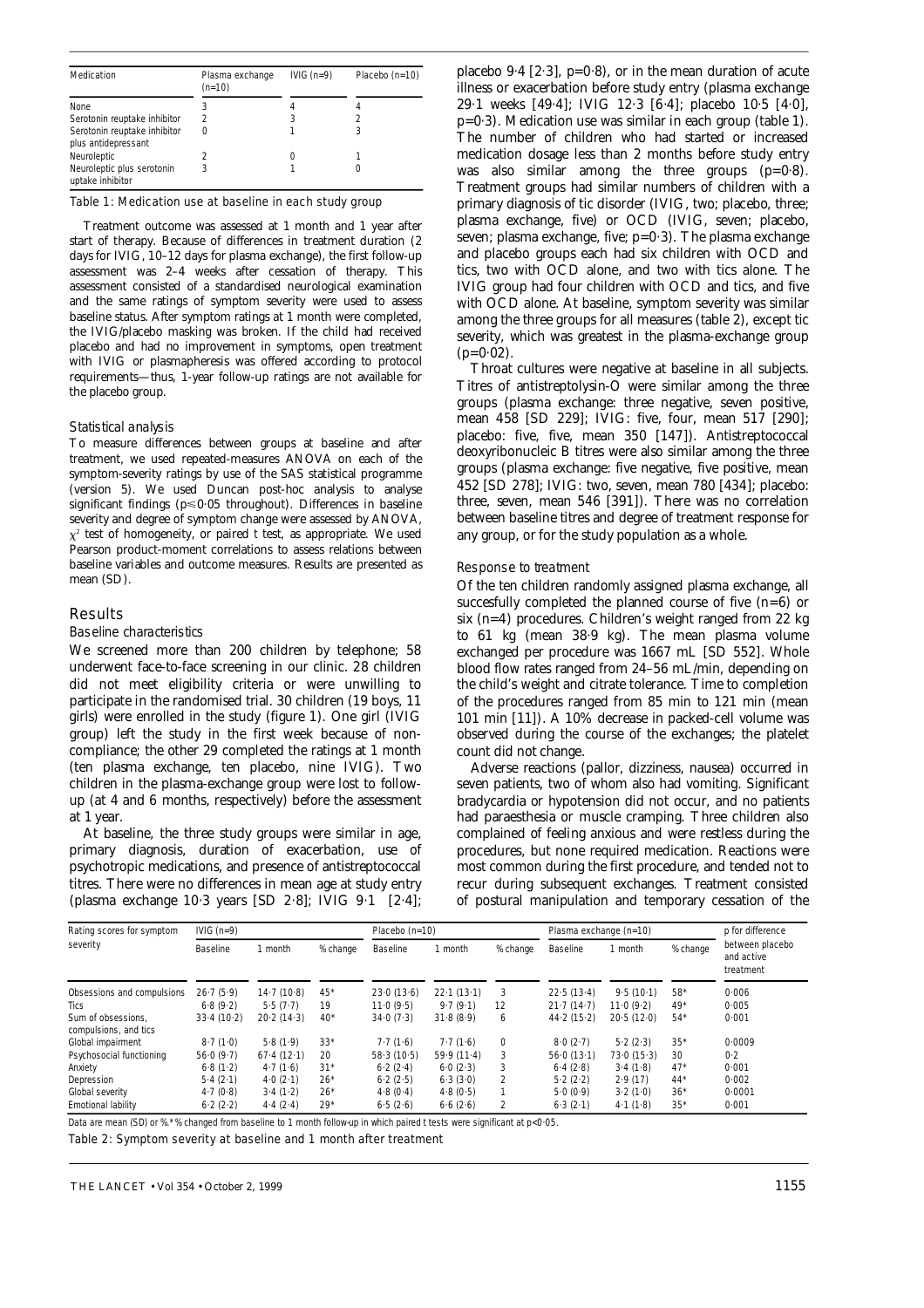



Placebo

### Plasma exchange

Figure 2: Change in obsessive-compulsive disorder and tic severity at 1 month (all three groups) and 1 year (plasma exchange, IVIG) Scores are sum of Yale-Brown scores and Tourette syndrome unified rating scale scores. Horizontal bars are means.

procedure; no procedure had to be stopped prematurely due to an adverse event. There was no correlation between the occurrence of vasovagal, citrate, or hyperanxiety reactions and the type of venous access used (central *vs* peripheral).

In the IVIG group, the range of children's weight was  $18.0$  kg to  $42.8$  kg, and the range of infusion was 1 8 – 4 3 g/day (360–860 mL). Six children had adverse effects of mild to moderate severity, including nausea and vomiting (five), mild to moderately severe headache (three), and low-grade fever (four). These symptoms tended to occur during the second day of the infusion, and were relieved by hydration and additional doses of paracetamol and diphenhydramine. None was of sufficient severity to preclude completion of the IVIG infusion.

In the placebo group, the children's weight ranged from 16·9 kg to 49·5 kg, and the infusions ranged from 340 mL to 1 L. Two children experienced mild adverse effects of the infusion: both had stomachache (without nausea or vomiting), and one had mild headache. The symptoms were treated with paracetamol or diphenhydramine and did not interfere with completion of the placebo infusion.

*1 month follow-up*

At 1 month after treatment, the plasma exchange and IVIG groups showed striking improvements in obsessivecompulsive symptoms, anxiety, depression, emotional lability, and global functioning (table 2). Ratings done 1 month after treatment showed significant differences  $(p \le 0.05)$  from baseline in the plasma exchange and IVIG groups for the children's Yale-Brown scale, the National Institute of Mental Health scales of anxiety, depression, emotional lability, and global function, and the clinical global impression severity scale. The plasma exchange group showed significant improvements in tic severity over placebo but the IVIG group did not, perhaps because baseline ratings were highest in the plasma exchange group. No group had significant improvements in global assessment scale (table 2).

At 1 month, global change scores for children in the plasma exchange and IVIG groups were improved by 48% and 41%, respectively (clinical global impression change 1·9 [SD 1·1] for plasma exchange and 2·4 [1·1] for IVIG). By contrast, placebo produced no change in overall symptom severity (change 4·1 [0·6]) or in specific symptom severity (table 2).

In the plasma-exchange group, symptom improvement usually occurred near the end of the first week of treatment, whereas in the IVIG group improvement was not usually seen until at least the third week after treatment. The plasma-exchange group appeared to have greater symptom relief than did the IVIG group (figure 2), with particularly

| Rating score for symptom<br>severity        | IVIG $(n=9)$ |            |            |                           | Plasma exchange (n=8) |             |            |                           | p for difference |
|---------------------------------------------|--------------|------------|------------|---------------------------|-----------------------|-------------|------------|---------------------------|------------------|
|                                             | Baseline     | month      | year       | % change<br>from baseline | Baseline              | month       | year       | % change<br>from baseline | between groups   |
| Obsession and compulsions                   | 26.7(5.9)    | 14.7(10.8) | 11.3(5.5)  | $58*$                     | 22.9(14.9)            | 9.5(10.1)   | 6.9(7.9)   | $70*$                     | 0.88             |
| <b>Tics</b>                                 | 6.8(9.2)     | 5.5(7.7)   | 5.8(8.7)   | 15                        | 18.9(14.0)            | 11.0(9.2)   | 8.9(9.6)   | $53*$                     | 0.06             |
| Sum of obsessions.<br>compulsions, and tics | 33.4(10.2)   | 20.2(14.3) | 17.1(11.9) | $49*$                     | 41.8(16.0)            | 19.8 (12.3) | 15.8(12.5) | $62*$                     | 0.29             |
| Psychosocial functioning                    | 56.0(9.7)    | 67.4(12.1) | 70.6(7.3)  | $26*$                     | 56.3(14.6)            | 73.0(15.3)  | 82.5(12.9) | $47*$                     | 0.28             |
| Global severity                             | 4.7(0.8)     | 3.4(1.2)   | 3.4(0.7)   | $26*$                     | 5.0(1.1)              | 3.2(1.0)    | 2.8(1.4)   | $45*$                     | 0.26             |

Data are mean (SD) or %.\*% changes from baseline to 1 year in which paired *t* tests were significant at p<0·05.

Table 3: Symptom severity at baseline and 1 year after treatment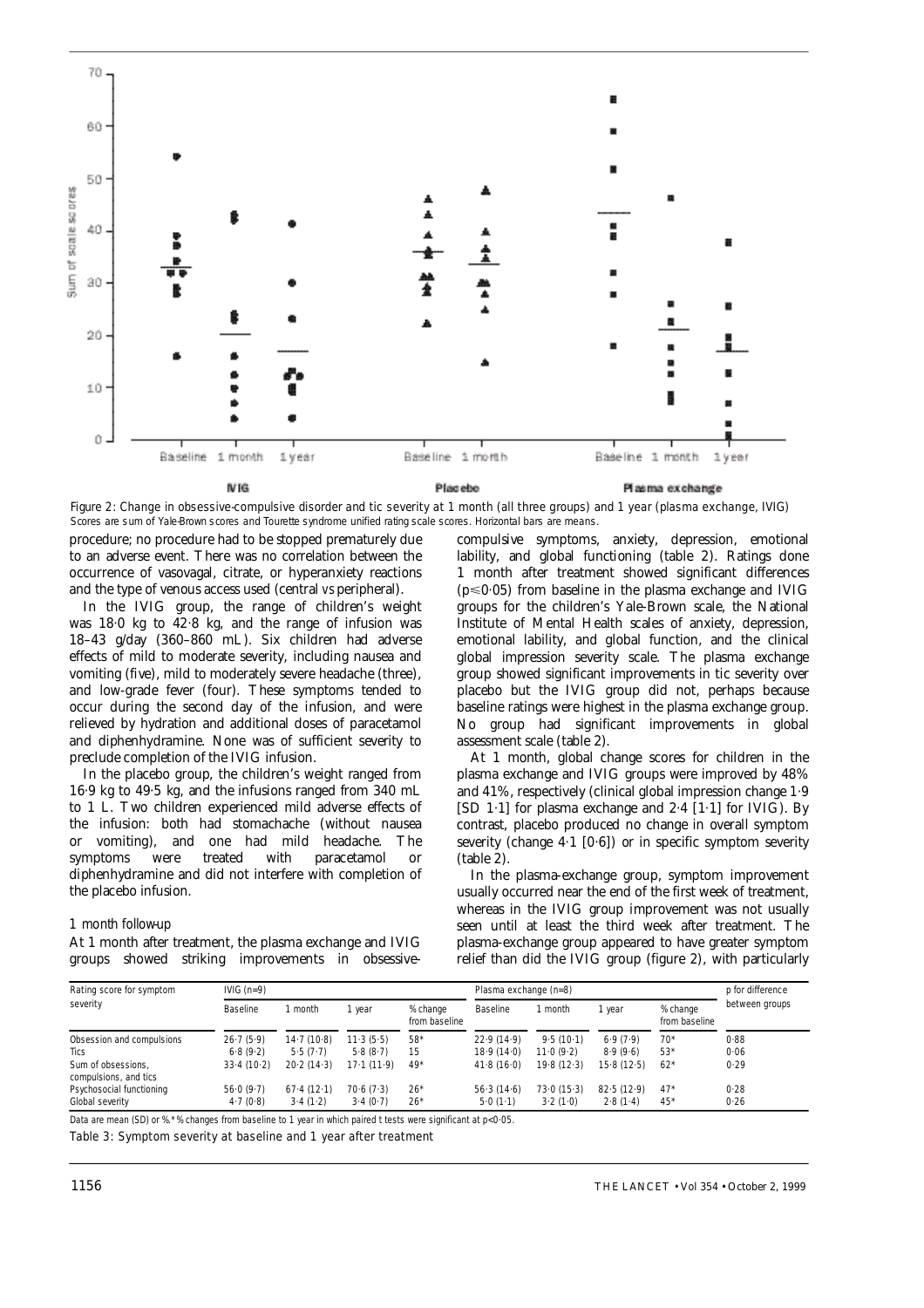striking individual improvements in obsessive-compulsive symptoms (table 2).

The lack of placebo response was not the result of treatment resistance, since the children in the sham IVIG group showed improvement after open treatment with IVIG (two children) or plasma exchange (eight children). 1 month after active treatment, the mean clinical global impression change score for the ten children in the group was 2·6 (SD 1·3), with most children reported to be "very much improved". Obsessive-compulsive symptoms had decreased by 40% on average (mean Yale-Brown score decreased from 22 to 13·3) and tics by 17·5% (mean Tourette syndrome unified rating scale improved from 9·7 to 8·0). Overall functioning had also improved, as measured by the global assessment scale (14% increase from 60 to 68) and the clinical global impression scale (decreased from 4·8 to 3·7). Only two children failed to respond to active treatment (one given IVIG, one given plasma exchange). Both had tics without OCD, but this pattern was not associated with a lack of response among children in the plasma exchange and IVIG groups.

## *1 year follow-up*

At 1 year after treatment, 17 children initially assigned active treatment were reassessed (plasma exchange, eight; IVIG, nine). Three children had had a second course of immunomodulatory therapy in the intervening months. One child in the plasma-exchange group was retreated with plasma exchange for a symptom exacerbation 10 weeks after initial treatment, one was treated with IVIG at 4 months, and one in the IVIG group had a second IVIG treatment at 2 months. At the time of their symptom exacerbations, all three children had a history of streptococcal exposure and increased antistreptococcal titres despite prescription of oral penicillin prophylaxis.

At baseline, 13 children (plasma exchange, six; IVIG, seven) used psychotropic medications for symptom relief. At 1 year's follow-up, six of these children (plasma exchange, two; IVIG, four) were taking an equivalent or higher dosage of medication, but seven (plasma exchange, four; IVIG, three) were on a lower dosage. Two of the 13 children had been able to discontinue medication because of symptom remissions.

Symptoms remained improved from baseline on all measures at the 1-year follow-up assessment. The most clinically meaningful improvements occurred in obsessivecompulsive symptoms, tic severity, and global measures of symptom severity and psychosocial functioning (table 3). Our clinical impression after 1 year's follow-up was that plasma exchange was better than IVIG, particularly for treatment of symptoms of OCD. The symptom rating confirmed these impressions (table 3, figure 2).

The change in global assessment scale scores from baseline to 1 year follow-up (table 2) shows a striking improvement in psychosocial function. In general children who previously had "symptom impairments in several social areas" now had "good functioning in all areas". These improvements were also shown by the clinical global impression change score: the IVIG group was rated as "much improved" (score  $2.3$  [SD  $1.1$ ], 53%) and the plasma-exchange group was "very much improved" (1·75 [0·9], 70%). 14 (82%) children had symptom reductions of at least 50%. Parents commonly reported that "my child's back to his old self again" and children reported that "things are a lot easier now".

## **Discussion**

Plasma exchange and IVIG were both better than placebo in the treatment of exacerbations of neuropsychiatric symptoms in children with OCD and tic disorders. Both active treatments gave rapid and sustained improvements in global functioning, depression, emotional lability, and obsessive-compulsive symptoms, whereas placebo had little or no effect. The lack of a placebo effect is not surprising, given the number of studies in which placebo has failed to relieve obsessive-compulsive symptoms.<sup>27</sup> However, the lack of placebo response is still of note in our trial because the invasive nature of therapies might have led to a robust placebo effect. The adverse effects of IVIG treatment could have served to break the blinding in the IVIG and placebo groups. All children were aware of the potential for nausea, vomiting, and headache in association with IVIG treatment, and children who did not have these side-effects may have concluded that they had received placebo. The data did not reveal such a pattern—there was no relation between degree of adverse effects and symptom improvement in either the IVIG group or the placebo group. Without evidence of efficacy, the potential risks of sham apheresis were not justifiable in paediatric research, so some of the benefits seen in the plasma-exchange group might have been due to the placebo effect of a presumed high-technology intervention. If that were the case, however, the benefits should have waned over time, but they did not, and the plasma-exchange group continued to show striking improvements 1 year after the apheresis procedures.

Acute adverse effects of plasma exchange were frequent, but mild. Although most patients had dizziness or nausea, none developed paraesthesias, muscle spasm, hypotension, or bradycardia. We could not easily determine whether these symptoms were vagal in origin or due to citrateinduced hypocalcaemia. In all cases, symptoms resolved rapidly with postural manipulation and transient interruption of the apheresis procedure. Overall, the safety profile of apheresis in these children was excellent. The children appeared to tolerate plasma exchange better than IVIG, since the side-effects of IVIG (nausea, vomiting, headache) persisted for 12–24 h whereas those related to apheresis were brief and limited to the procedure period.

More than 80% of the patients who received IVIG or plasma exchange remained "much" or "very much" improved at 1 year, and their symptoms were in the subclinical range of severity. These results are particularly striking when compared with previous reports of the intractable nature of paediatric OCD and tic disorders; long-term outcome studies in OCD have shown that less than one third of patients had clinically meaningful symptom improvements.<sup>28</sup>

It is intriguing that a single course of IVIG or plasma exchange gave such sustained treatment effects. The original hypothesis of our study was that both IVIG and plasma exchange would reduce symptom severity by blocking (IVIG) or removing (plasma exchange) the antistreptococcal antibodies that were cross-reacting with neuronal tissue.<sup>4-6</sup> A single treatment course would therefore give lasting benefits if streptococcal infections were prevented by antibiotic prophylaxis. The hypothesis suggests that the rate of improvement with plasmaexchange treatment should be directly proportional to the rate of antibody removal. This improvement occurred in a few instances, with symptoms beginning to improve at about the time of the third exchange, and additional benefits shown after the fourth and fifth treatments.